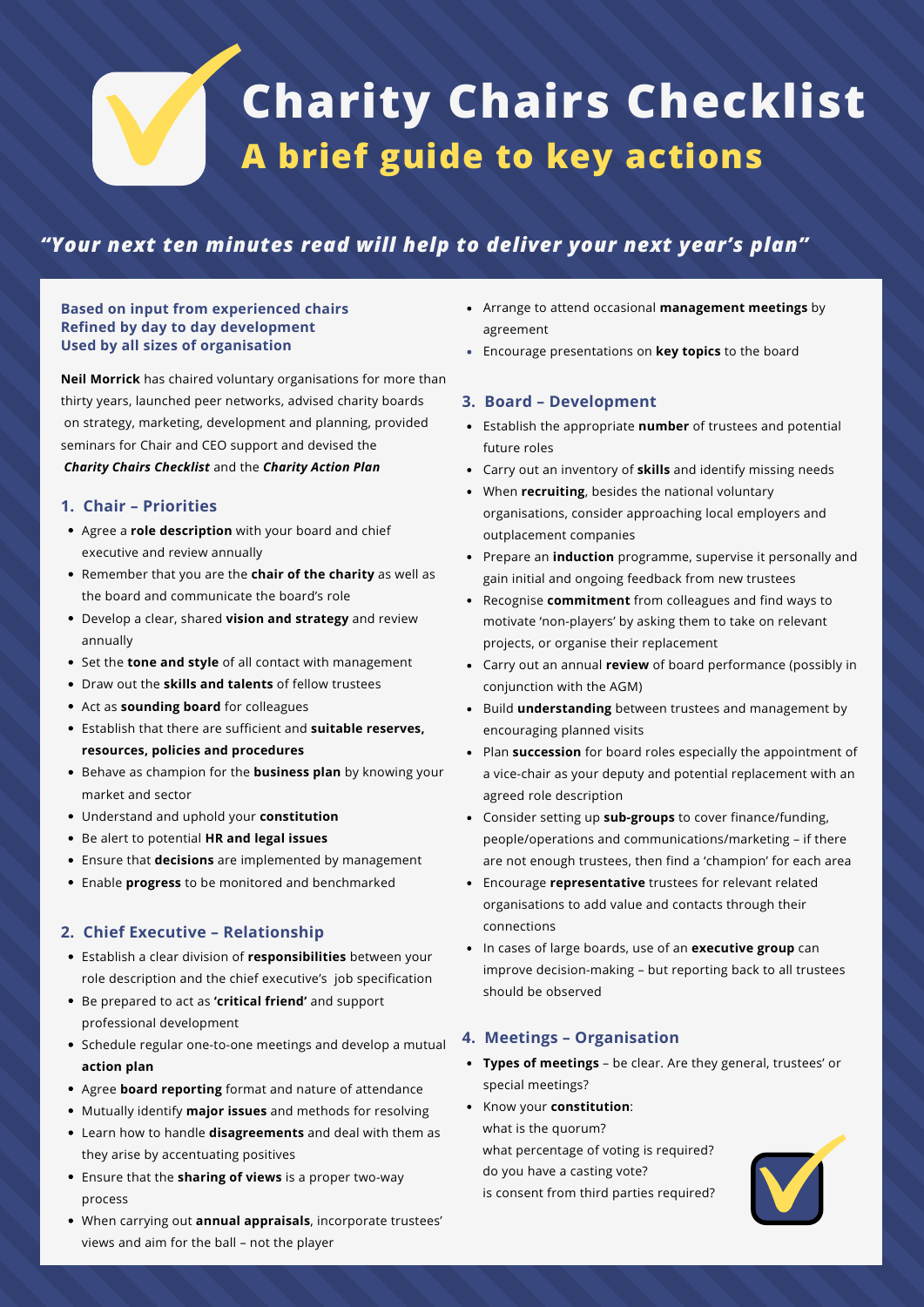# **Charity Chairs Checklist**

**A brief guide to key actions**

- Consider **how often** meetings are required
- Who sets the **agenda**? It should be led by you in conjunction with others primarily the chief executive
- Consider length, time of day and day of week of **meetings** what suits the majority?
- Set **meeting dates** (where possible) at the start of each year to enable high levels of attendance
- Agenda and supporting materials should be **circulated** not less than one week in advance of meeting
- Consider **prioritising and timing agenda items** pressing issues and decision items to be considered first and discussion or update items second
- **Minutes** are a critical record and drafts should be circulated  $\bullet$ within one week. Who is present, absent or in attendance? Summary of discussion and record of decision needed. Approved version should be signed by Chair at following meeting
- Include one **major topic** for review at each meeting and arrange an annual off site day

#### **5. Legal – Knowledge**

- Know and understand the **legal duties, responsibilities and liabilities** of charity trustees
- In addition, understand the **standards of skill and care** and their relevance to your board
- Trustees must understand that they share **collective responsibility** and are bound by decisions of the board, regardless of how they voted individually or whether they were present or not
- **Appointment of trustees** ask all new trustees to complete and sign a declaration of willingness and eligibility to act
- Understand the **role of the Charity Commission** and its remit (and those of other regulators, where relevant)
- Remember, trustees can **delegate authority** but not responsibility
- Consider including **length of service** in trustee role description

#### **6. Governance – Detail**

- Know your **governing document** and is it still relevant?
- Key provisions: objects powers meetings • decision-making • delegation
- Induction of new trustees and **ongoing training** of existing trustees in relationship to SORP (Statement of Recommended Practice – FRS 102)
- $\bullet$ **Don't assume knowledge**. Focus on self, and group improvement
- Get your **policies and procedures** right, then use and follow them. They are your back up and ensure consistency in your dealings with others
- Delivery of paid services may carry an expectation or possibly an assessment of good governance – how confident are you of **demonstrating** that?
- Make **good governance the norm** throughout your charity with good practices being seen to be followed by all

#### **7. Planning – Strategy**

- Consider who should take the **lead** on planning you, the board, the chief executive?
- How will you tackle it? **Information and guidance** from chief executive to be scrutinised and finalised by board?
- The trustees should feel free to be able to **challenge and robustly discuss** planning issues with the chief executive for an added layer of scrutiny rather than blind reliance
- Trustees set the **strategic direction** of your charity. Encourage and lead them to think strategically. Are the board considering the right things now? Are they looking to the future adequately?
- **Prioritise issues** according to importance and risk and add to agenda items accordingly
- **Evaluate and assess** your charity. How can it be improved?
- Constantly **look for opportunities**. Consider and evaluate them carefully
- When **setting budgets** ensure they are realistic and constantly monitored against actual results

#### **8. Procedures – Mechanisms**

- The starting point is your **constitution**. What additional layers of policies and procedures does your charity need?
- **Evaluate** existing procedures Do they work? Are they right? Are they robust enough?
- **Delegation** consider carefully Strive for clear delegation, in writing, setting out remit, scope and any decision–making powers not forgetting reporting back requirements
- **Periodically review** all policies and procedures to ensure they are up to date – particularly relevant for legal and HR matters
- **Procedures** are there to be followed otherwise they should be updated or removed, not ignored
- Maintain a **risk register** and keep up to date

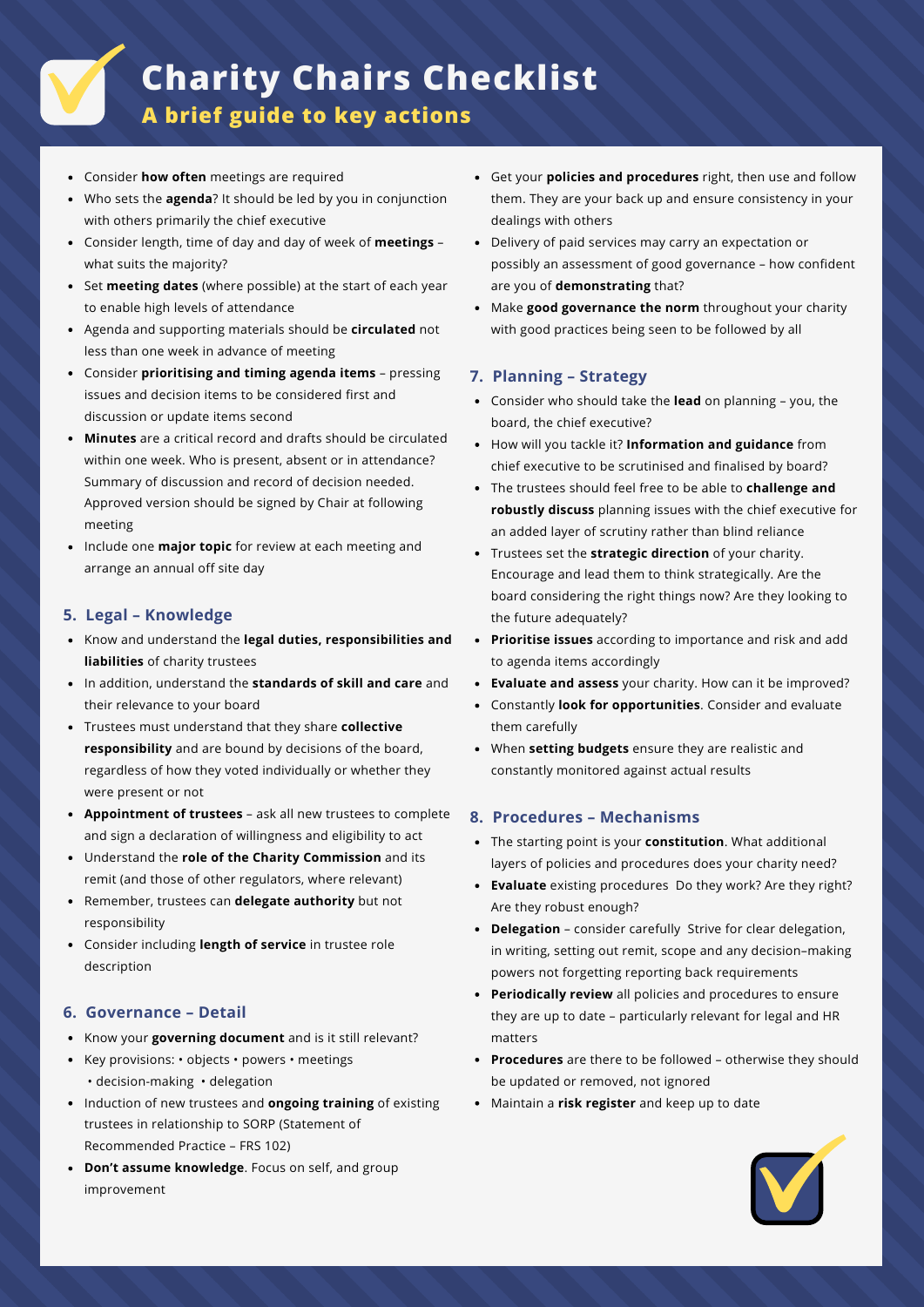**9. Change – Control**

- Decide whether issues are **strategic or tactical** the first is for the board and the second for management.
- Develop a **survival strategy** by producing a contingency plan based on 'what ifs '
- Produce a **marketing plan** and funders' perspective to underpin your business plan
- Ensure the board and management understand the **dynamics** of the sector in which you operate
- If using **SWOT (strengths, weaknesses, opportunities, threats)** techniques, ensure conclusions are drawn and implemented
- Use **action planning**, constantly updated and avoid unnecessary agendas, minutes, memos and letters
- Check **service levels** even for free delivery and listen to users
- Gain **staff commitment** by clear and frequent communication and never under estimate resistance to change
- When making **major changes**, ensure that all benefits have been achieved
- Consider introducing **KPI's (key performance indicators)** for make or break activities and using a dashboard

#### **10. Leadership – Motivation**

- Believe in the **ethos** of your charity and make it the focus of your efforts
- Recognise the **tensions** between charitable objectives and commercial requirements and balance the outcomes
- Develop a **communications policy** with trustees and management that reflects your charity's values
- Create a deliverable **succession plan** for all key participants
- In agreement with the chief executive, spend time with **team members and volunteers**
- Ensure that all **stakeholders** are heard and remember that the majority will be volunteers
- Think laterally in terms of **collaboration or joint ventures** with like-minded organisations
- You are the **ambassador** for your organisation a succinct factual summary of the benefits to the community together with important milestones and delivered to the right audiences will always add value

# **Now to Action**

#### **Chairs can use the following table of practical steps to monitor their charity's progress.**

This template can be adapted to suit each organisation's particular circumstances.

### **Strategy - What you want to achieve**

## **Tactics - How you need to proceed**

### **Delivery – Who you expect to fulfil**

**This guide is for those with an involvement in the third sector and is free to use. Do share the Charity Chairs Checklist with any person who might find this helpful The contents are comprehensive but are not claimed to be complete or conclusive Please send any comments, questions or suggestions to Neil [Morrick](mailto:neilmorrick40@gmail.com?subject=Charity%20Chairs%20Checklist) who will reply**